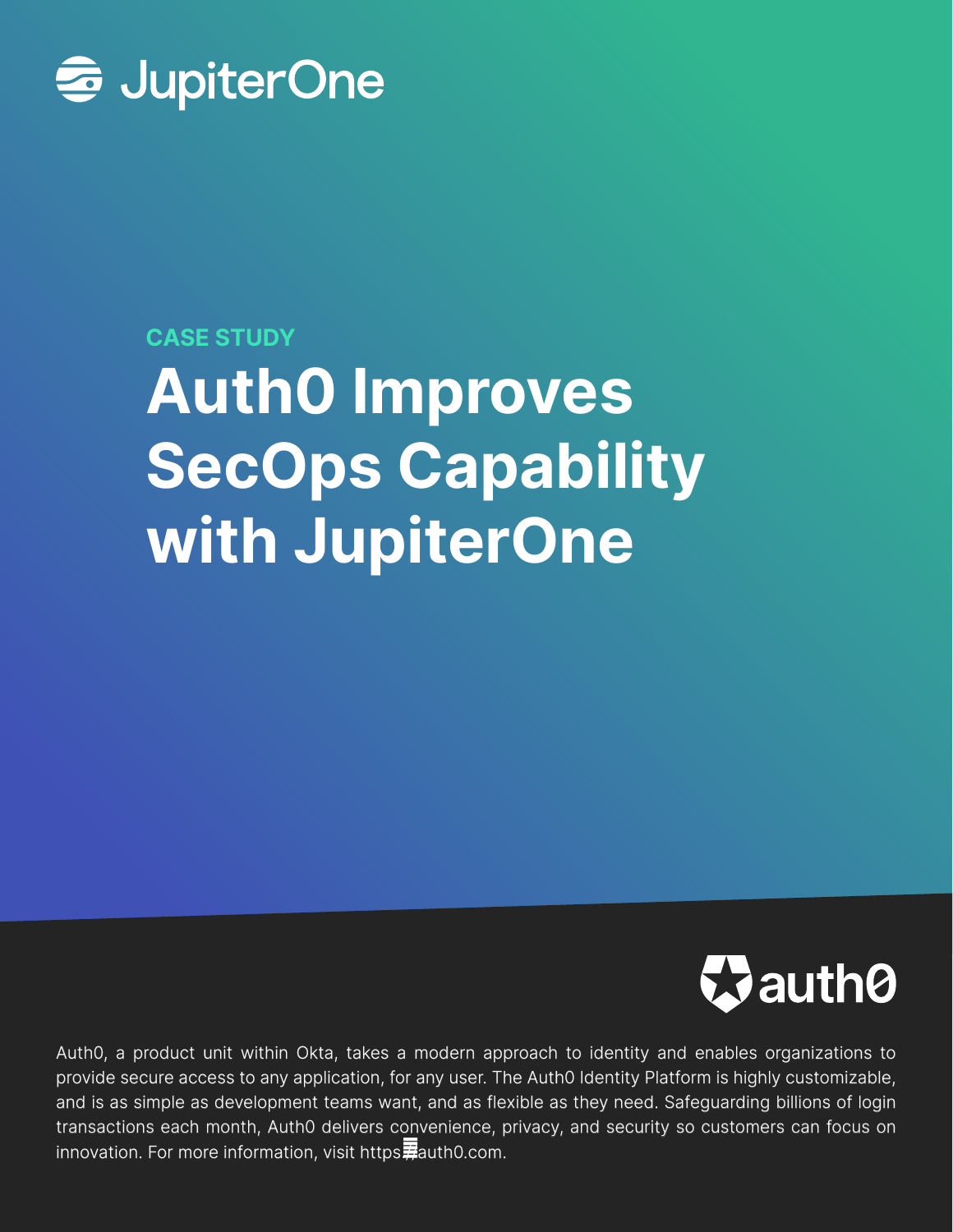# Auth0 Improves SecOps Capability with JupiterOne

# Auth0's Modern Solution for Large-Scale Identity Security

The Auth0 Identity Platform, a product unit within Okta, helps enterprise companies solve the most complex and large-scale identity use cases with its extensible and developer-friendly solution.

No matter what kind of business you are in, authentication is critical to keeping customers and users, both internal and external, secure. Auth0 balances the need for simple authentication and login processes against security and privacy. Auth0 has created a product that provides security that everyone can use. More than 14,000 organizations trust Okta and Auth0 to help protect the identities of their workforces and customers.

### Challenge: Understanding Vulnerabilities Across Cloud Assets

One of Auth0's core values is to embrace data-driven insights to improve its product and business. Prior to onboarding JupiterOne, the Auth0 product team built an in-house solution on AWS Neptune to understand the relationships between assets and vulnerabilities. This was an extremely challenging and time-intensive project for the group.

#### **Challenges**

- Limited understanding of the impact of vulnerability inheritance
- Siloed vulnerability management tools
- Unknown third-party risks and permissions to AWS environment

#### **Results**

- Consolidated view of disparate security and IT tooling
- Complete understanding of third-party risks
- End-to-end cloud security monitoring
- Extensible security data that scales across all cyber assets

#### Key Integrations



"JupiterOne brings all of our cloud assets, their configurations, and vulnerabilities into one platform and the team can prioritize issues and understand the impact quickly across all of our assets."

George Vauter, Staff Security Engineer at Auth0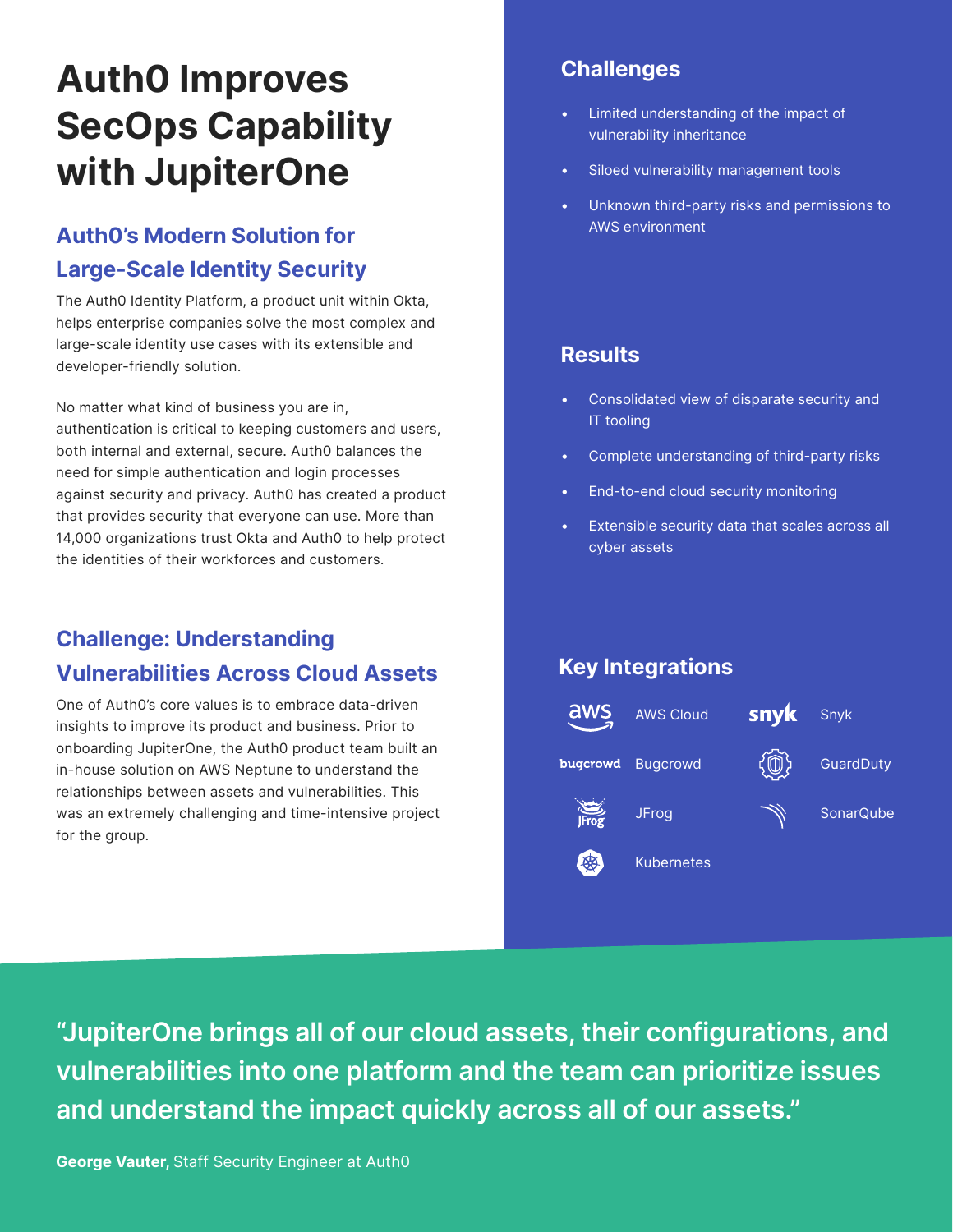[George Vauter, Staff Security Engineer,](https://www.linkedin.com/in/georgevauter/) is responsible for cloud security and asset management. George and the Auth0 Security Engineering team found JupiterOne and were able to load context from their vulnerability assessment tools (AWS, Rapid7, GuardDuty, Bugcrowd, and more) into [JupiterOne's Graph View](https://jupiterone.com/features/galaxy-view/), a graph-based visualization tool showing connections and context between all cyber assets. JupiterOne enabled the team to better understand their global cloud ecosystem and vulnerability footprint. JupiterOne was also able to give access to asset relationships in a way that provided enriched data on the impact a vulnerability could have. JupiterOne's simple query capabilities and graph database modeling helped the Auth0 team prioritize potential vulnerabilities across their disparate systems and tooling.

> From a cloud security perspective, JupiterOne is the primary platform that we use to anchor our asset management program now.

George shared, "From a cloud security perspective, JupiterOne is the primary platform that we use to anchor our asset management program now. We really like the graph and query approach because it augments our vulnerability scans to aggregate and de-duplicate findings against cloud assets. JupiterOne brings all of our cloud assets, their configurations, and vulnerabilities into one platform and the team can prioritize issues and understand the impact quickly across all of our assets."

# Visibility into Cloud-Native Asset Permissions and Third-Party Risks

In addition to augmenting its asset management program, the Auth0 Security team used JupiterOne to improve resiliency within their AWS environment.

With the sheer amount of cyber assets within any organization, it's a known problem that teams can unknowingly grant outside entities (e.g., third parties, partners, etc.) unwanted access to their cloud environments. According to George, "we wanted a solution that could really help understand our third-party asset exposure across our entire cloud environment."

The team needed a solution that could help them answer questions such as did they unknowingly grant outside entities (e.g., third-party consultants, partners, etc.) access to our AWS environment? And who are the third parties that have access to their environment?

George and his team used JupiterOne to answer these questions and others like it. The Auth0 team created queries to analyze all AWS IAM roles used by third parties. They immediately obtained insight into the permissions that were granted and ensured that only the least possible permissions were available to those third parties. As a result, the team gained visibility that they could not previously achieve. With JupiterOne, Auth0 can now see and understand the third-party AWS accounts across their systems.

George added that, "All our third-party entities and potential risks were discovered by JupiterOne. Seeing the relationships across our cloud assets, permissions,

#### Key Benefits for the Auth0 Team



More effective and betterprioritized vulnerability management

Complete understanding of all third-party access and permissions

Scalable visibility and understanding of security hygiene across all assets